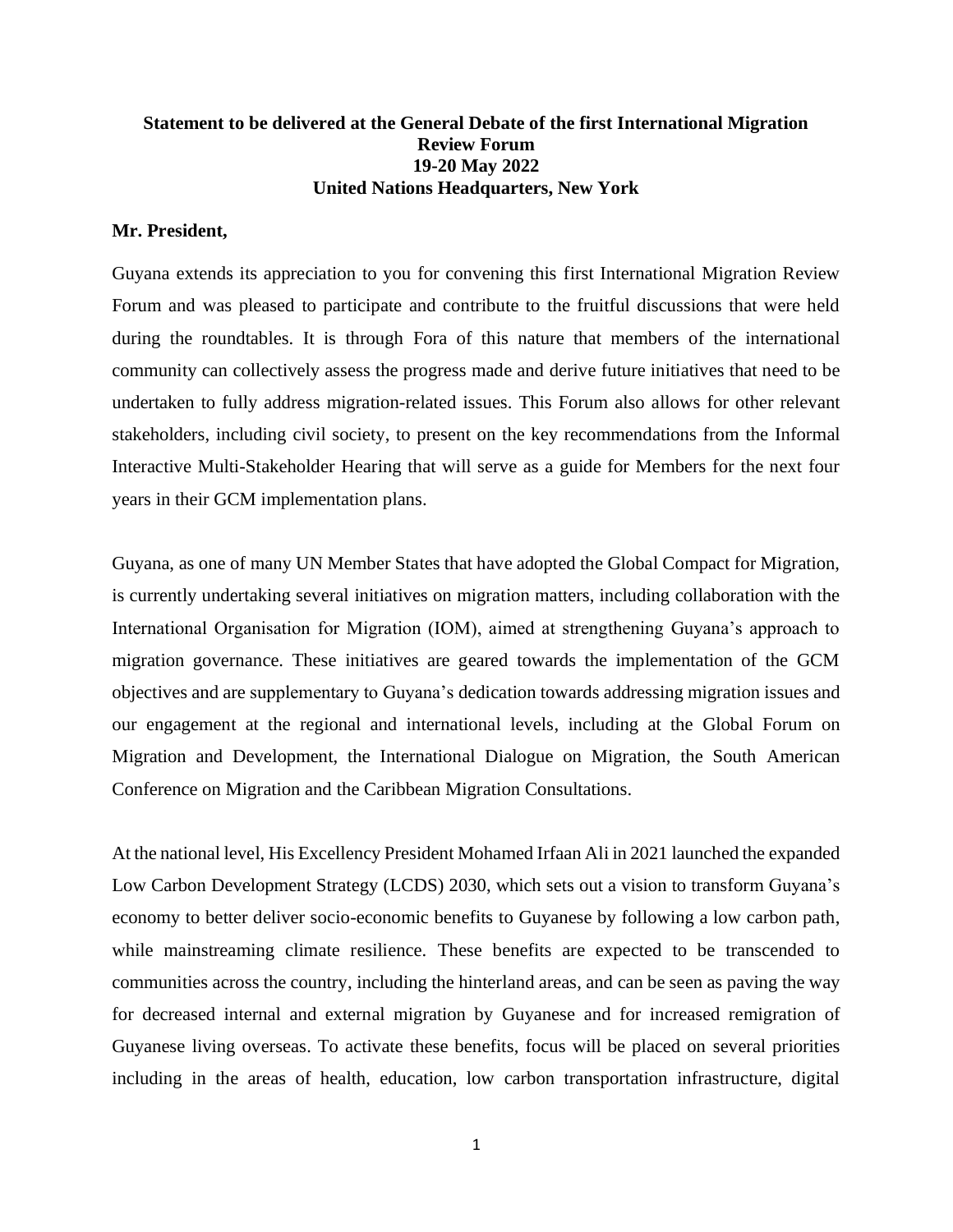infrastructure, access to finance, and social capital. It should be noted that Guyana's LCDS like the GCM is linked to the 2030 Agenda for Sustainable Development.

In addressing migration at the regional level, Guyana in 2020 resuscitated its Multi-Agency Committee to Address the Influx of Migrants from Venezuela to develop and sustain a comprehensive and coordinated response by the Government and its international partners to the needs of the migrants entering Guyana from Venezuela. Some objectives of the Committee include facilitating the provision of basic humanitarian assistance to the migrants; providing access to documentation, registration and regularization services; ensuring timely data is available to the Government related to monitoring and analysis of the movements of migrants into and within Guyana; providing special assistance as far as practicable to women and children; facilitating access to the formal labour market and livelihood opportunities; and executing information awareness programmes nationally to reduce local tensions and to prevent xenophobia.

## **Mr. President**,

I would now like to focus my attention to the current international situation. We cannot address international migration issues without highlighting the conflict in Ukraine and the fact that it has added to the woes of this global issue. According to UNHCR, an estimated 5.3 million refugees fled Ukraine as of April 2022 since the conflict began in February 2022. In a short space of time the world has witnessed the movement of millions of persons all searching for new and safe homes. While countries of the region have been providing support to the refugees, it also requires the efforts of other countries in the world to mitigate the situation, whether by helping their nationals stranded in Ukraine or providing some form of humanitarian aid to support the internally displaced persons in Ukraine. The ultimate solution, however, would be the ending of the current situation in Ukraine. The violation of the territorial sovereignty and integrity of another State should not be condoned. In this regard, Guyana has joined with 140 other countries in voting in favour of the resolution "Aggression against Ukraine" that was passed in the UN General Assembly on 2 March 2022. We would also like to reiterate our call for the immediate cessation of hostilities and a return to diplomacy in Ukraine.